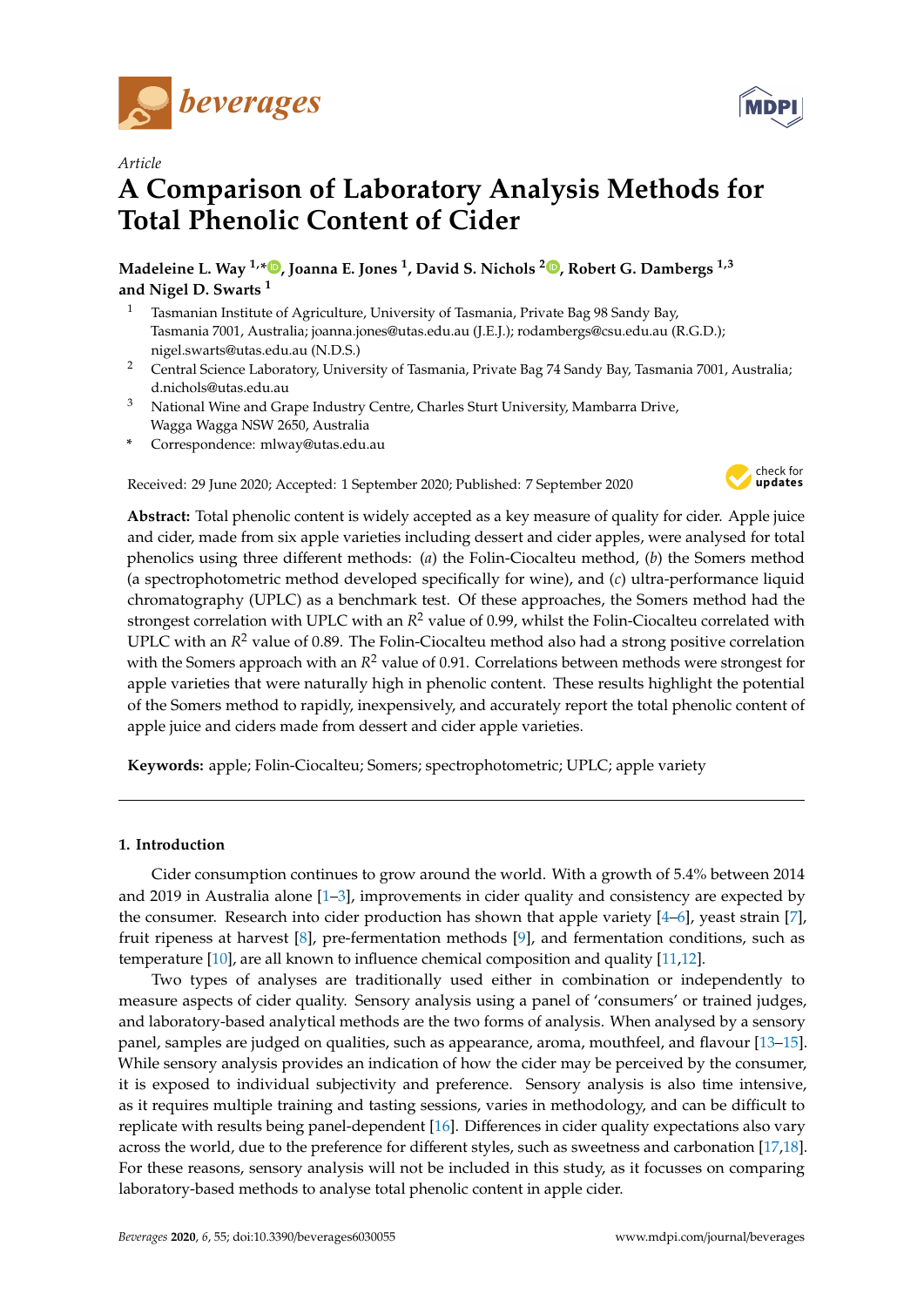Laboratory-based alternative methods have been developed to independently and objectively determine and compare the quality of beverages including cider. These methods typically test base cider measurements, such as titratable acidity (TA), total soluble solids (TSS), and pH as commonly used measures of beverage quality under a range of experimental treatments [\[8,](#page-8-5)[9\]](#page-8-6). Analytical methods are also used to determine the phenolic composition and total phenolic content of ciders as an indicator of cider quality [\[4](#page-8-2)[,19\]](#page-8-15).

Phenolic compounds are responsible for organoleptic properties, such as flavour, colour, and mouthfeel in wine and cider [\[6](#page-8-3)[,20–](#page-9-0)[22\]](#page-9-1). Phenolic compounds are secondary plant metabolites found in most plants. Phenolic compounds contain one or several hydroxyl groups attached to at least one aromatic ring [\[22\]](#page-9-1) and can be divided into two groups: flavonoids and non-flavonoids [\[22\]](#page-9-1). The structurally less complex non-flavonoids include phenolic acids, such as hydroxycinnamic and hydroxybenzoic acids, while flavonoids include anthocyanins and flavanols, such as tannins [\[22\]](#page-9-1). As phenolic compounds are responsible for the key contributors of quality in wine and cider, the management of phenolic content throughout the wine or cider making process has been a major research focus [\[22\]](#page-9-1).

The Folin-Ciocalteu (FC) method has traditionally been used to measure total phenolic content in cider [\[6,](#page-8-3)[23–](#page-9-2)[25\]](#page-9-3). The FC method is a colorimetric method [\[21,](#page-9-4)[26,](#page-9-5)[27\]](#page-9-6) that uses the reaction between hydroxyl groups with a phosphomolybdate reagent to estimate the content of total phenolics [\[21,](#page-9-4)[28\]](#page-9-7). The reagents used in the FC method have been found to react with compounds other than phenols, such as sugars, proteins and sulphites [\[29\]](#page-9-8), which can compromise the validity of the results. For this reason, it has been suggested the method should be used as an analysis of total antioxidant capacity rather than total phenolic content [\[29\]](#page-9-8).

Aside from the FC method, other methods are used to measure the phenolic content in fresh fruit, vegetables, and wine, including UV-visible spectroscopy [\[22\]](#page-9-1), liquid chromatography [\[30\]](#page-9-9), and voltammetry assays [\[31\]](#page-9-10). UV-visible spectroscopy has been labelled as one of the most reliable and suitable methods to quantify phenolic compounds during winemaking [\[22\]](#page-9-1). This is because the molecular structure of phenolic compounds, with the phenolic ring, is able to absorb UV light, as well as some of the coloured compounds, such as anthocyanins, being detectable with visible light [\[22\]](#page-9-1). Absorbance at a wavelength of 280 nm using spectrophotometric analysis has been shown to indicate total phenolic content in base sparkling white wine [\[32\]](#page-9-11). Recently, the complete spectral fingerprint for phenolic content in wine including the total phenolic content at wavelength 280 nm was also validated [\[22](#page-9-1)[,33\]](#page-9-12) confirming the suitability of this method in wine. This method, widely known as Somers method, measures the absorbance reading using a spectrophotometer at 280 nm after the sample is diluted with HCl [\[34,](#page-9-13)[35\]](#page-9-14). The Somers method is simple, rapid, and inexpensive as well as being unaffected by sulphites or oxidation. However, the Somers method for total phenolic content is yet to be validated for use with ciders.

Liquid chromatography methods are commonly used as a reference tool to validate analytical methods for measuring phenolic compounds for wine [\[32](#page-9-11)[,35\]](#page-9-14). Ultra-performance liquid chromatography (UPLC) is a rapid separation method, which has been used to quantify, characterise, and analyse key compounds in wines and apple juice [\[36](#page-9-15)[,37\]](#page-9-16). UPLC has a greater resolution, higher sensitivity, and shorter analysis times than high-performance liquid chromatography (HPLC) [\[37\]](#page-9-16). Unlike the spectrophotometer methods, UPLC accurately quantifies phenolic content, as it analyses individual compounds using standards, rather than estimating values based on reagent reactions. Although UPLC is the most accurate method, it is time consuming, expensive, and impractical for cider makers.

As FC is the commonly used method for measuring total phenolic content in cider by academic literature, FC was used to compare against the Somers method to validate its use in cider. UPLC was used as a benchmark measurement of total phenolics. This study aimed to validate the use of the Somers method developed for wine, in measuring total phenolic content in apple juice and base apple cider.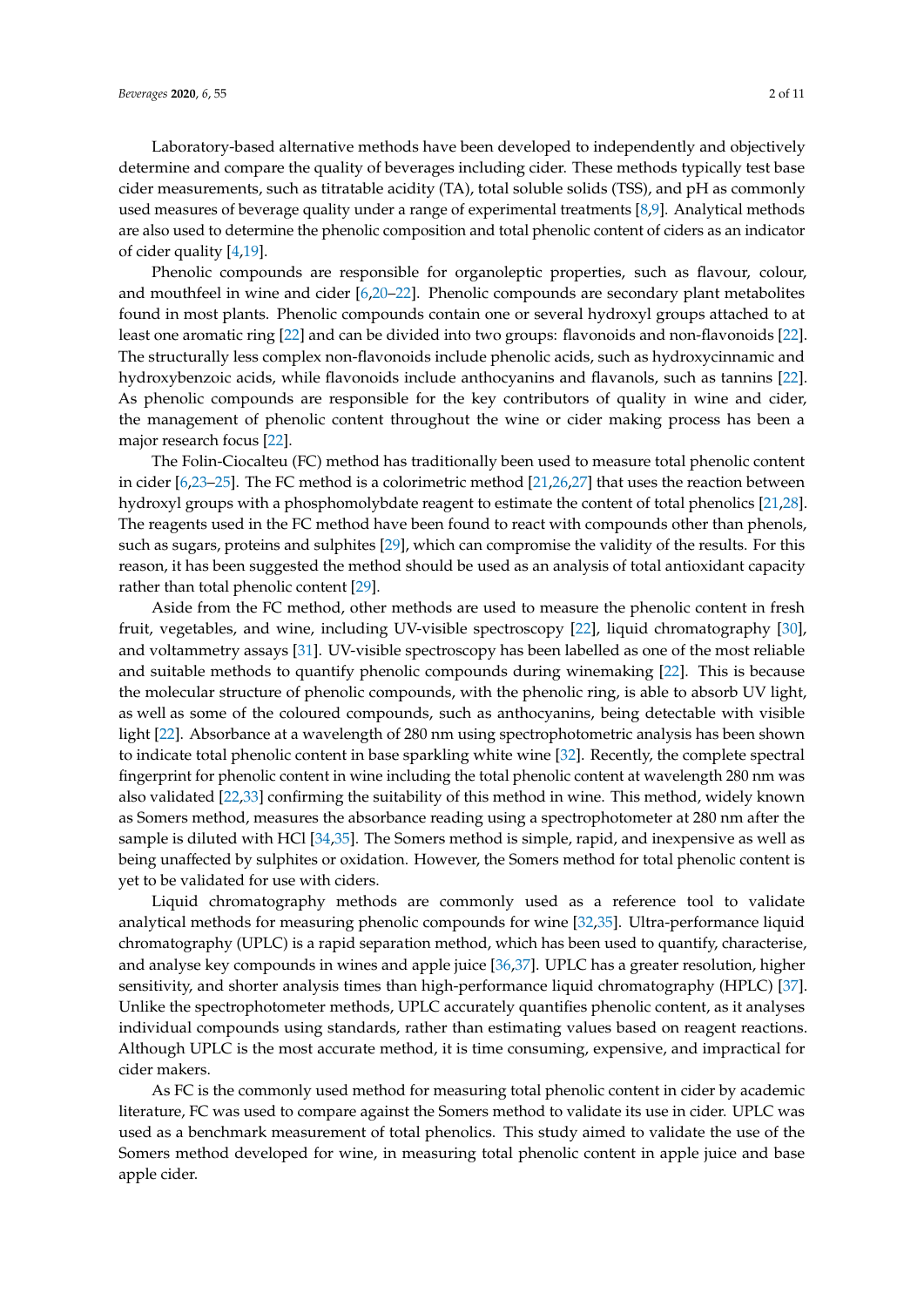#### **2. Materials and Methods**

#### *2.1. Experimental Design*

The trial used six apple varieties including three traditional cider varieties: 'Yarlington Mill', 'Kingston Black', and 'Frequin Rouge'; three dessert varieties: 'Pink Lady', 'Royal Gala', and 'Fuji'. Traditional cider and desert varieties were used to maximise the range in phenolic content for the comparison. These varieties were also selected for their popularity for cider production in industry. Apples were sourced from two main apple growing regions in Tasmania (Australia); the Huon Valley (43.3498◦ S, 146.4551◦ E) and Spreyton (41.2167◦ S, 146.3500◦ E), representing the South and North of Tasmania, respectively. Apple harvest timing coincided with commercial harvest and apples were brought to the University of Tasmania's Horticulture Research Centre for processing. Apples were stored at  $4 °C$  prior to milling.

A centrifugal mill (voran Maschinen GmbH RM 2,2, Pichl bei Wels, Austria) was used to crush the apples and the must was collected in a 20 L food grade bucket lined with a muslin bag. The bag was then removed from the bucket and transferred into a horizontal flat-bed water-bag press (custom built by Solutions in Stainless, Launceston, Australia) where the bag was knotted before the pressing commenced. Juice was collected from the press in another 20 L bucket under pressure to a maximum of 200 kpa. Three 50 mL samples were taken and frozen for juice analysis before the remaining juice was divided into six 500 mL schott bottles fitted with airlocks for fermentation. Extracted juice pH was measured and adjusted with diluted (400 g/L) malic acid (Sigma-Aldrich, St. Louis, MO, USA) to pH 3.8. 0.01 mL Vinoclear (Winequip, Melbourne, VIC, Australia), and 31 g potassium metabisulphite (Chem-Supply, Gillman, SA, Australia) was added to each bottle to settle solids and prevent spoilage, respectively. The following day, EC1118 yeast (Lallemand, Edwardstown, SA, Australia) was rehydrated and added at 0.3 g/L as well as Fermaid (Lallemand, Edwardstown, SA, Australia) at 0.4 g/L before each vessel was weighed and stored at 14 ◦C. Each vessel was weighed daily to monitor fermentation. When weight loss ceased, sub-samples were taken from each of the three bottles for analysis, and the remaining cider was racked into 500 mL swing top amber bottles.

#### *2.2. Juice and Base Cider Quality Analysis*

Juice and base cider samples were tested for titratable acidity (TA), total soluble solids (TSS), pH, and total phenolics.

#### 2.2.1. TA, TSS and pH

Both cider and juice were analysed for TA, TSS, and pH. Before analysis, samples were centrifuged at 4000 rpm for 10 min and brought to room temperature. TA was measured using an automatic titrator (Mettler Toledo g20 Compact Titrator, Greifensee, Switzerland) where results were measured in g/L of malic acid. TSS was measured using a hand-held digital refractometer (A. Kruss Optronic, Hamburg, Germany) with results measured in °Brix. pH was measured using a Handheld WP-81 pH-Cond-Salinity Meter (TPS, Brisbane, Australia). A total of 77 samples (*n* = 77, replicates = 4, varieties = 6) were prepared for analysis using FC, UPLC, and Somers.

## 2.2.2. Phenolic Content Analysis

## UPLC

Each sample was filtered using a 0.45 µm syringe filter into a small glass vial. Total phenolic analysis was undertaken using a method, as described in Mumtaz et al. [\[38\]](#page-9-17). The technique of using two LC columns in series is referred to as "Dual-column LC" [\[39\]](#page-9-18). The use of two columns of different phase types in series is specifically referred to as "mixed-mode dual-column LC" [\[40\]](#page-10-0). The use of C18 and PFP column types in this case is to allow the efficient chromatography and resolution of mixed polarity analytes, such as free phenolic and carboxylic acids, within an appropriate analysis time.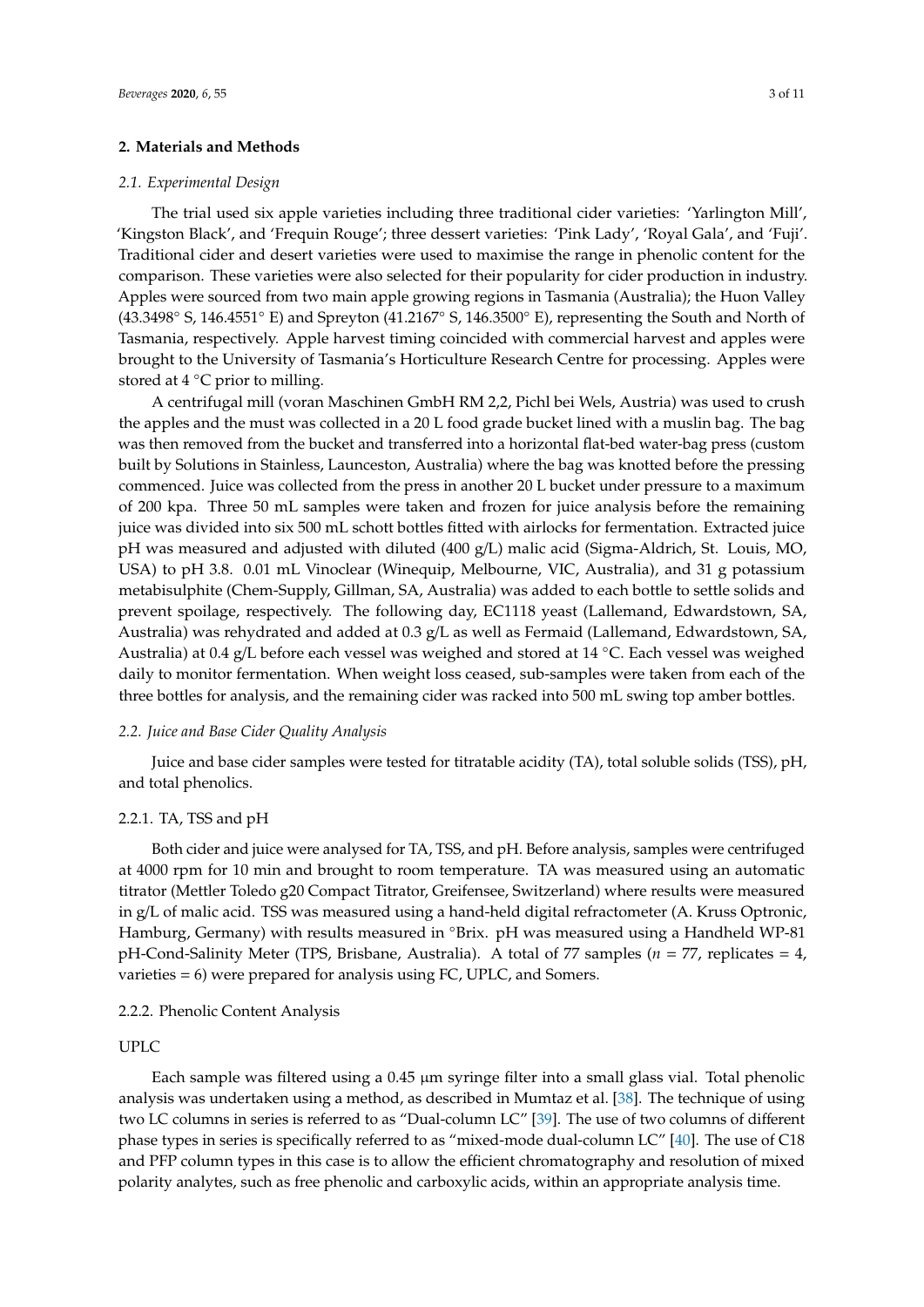The UPLC was coupled to a Waters Photodiode Array detector (Waters Corporation, Milford, MA, USA). Analyses were undertaken monitoring the wavelength range 210 to 500 nm at a resolution of 1.2 nm and specifically at 280 nm, also at a resolution of 1.2 nm. Quantitation was undertaken by five-point external calibration using a standard solution of 1:1 (w/w) caffeic acid: chlorogenic acid over a concentration range of 20–200 µg/mL. Semi-quantitation of total phenolic acids was undertaken as caffeic acid  $+$  chlorogenic acid equivalents ( $\mu$ g/mL). This was achieved by producing a stock standard containing both 1000 µg/mL caffeic acid (Sigma-Aldrich, St. Louis, MO, USA, 60018, >99%) and 1000 µg/mL chlorogenic acid (Sigma-Aldrich, St. Louis, MO, USA, 00500590, >99%) (i.e., caffeic acid + chlorogenic acid combined concentration of  $2000 \mu g/mL$ ). Subsequent dilutions were made to yield five external calibration standards with the following combined concentrations of caffeic acid + chlorogenic acid: 20, 50, 75, 100, and 200 µg/mL total. A mixture of caffeic and chlorogenic acids were employed as these are the common and major phenolic acid components of cider [\[41\]](#page-10-1) and will therefore yield a more representative equivalent concentration than either compound alone. Sample concentrations were determined by total peak area at 280 nm within the retention time window of 5–8 min (Supplementary Figure S1).

### FC

Through electron transfer, the Folin-Ciocalteu method uses reducing capacity, which is expressed as phenolic content [\[42\]](#page-10-2). The FC method [\[43\]](#page-10-3) used 2 reagents: Reagent A was prepared by combining 75 mL of 2 M Folin-Ciocalteu reagent (Sigma-Aldrich, St. Louis, MO, USA) to 750 mL of distilled water. For reagent B, 57.5 g of 99.5% sodium carbonate (Sigma-Aldrich, St. Louis, MO, USA) was dissolved in distilled water in a 500 mL volumetric flask. For each sample, 0.1 mL of juice was added to 5 mL of reagent A in a test tube, mixed, and left for 5 min before adding 3.5 mL of reagent B and mixing. Then, the test tubes were incubated in a water bath for 1 hour at 40  $°C$ . The content of the test tubes was transferred to quartz cuvettes (J-075-8 Brand-GMHB, Wetheim, Germany), and measured using a spectrophotometer (SPECTROstar Nano, BMG LABTECH, Windsor, NSW, Australia) at 765 nm. Using a standard calibration curve diluted at 0; 0.1; 0.2; 0.4; 0.6; 0.8, and 1.0 mg/mL with *p*-coumaric acid as the standard, the total phenolic content was calculated and expressed in mg/mL of *p*-coumaric acid equivalents [\[40\]](#page-10-0).

#### Somers Method

Based on the Somers method originally developed for wine [\[34](#page-9-13)[,35\]](#page-9-14) samples were diluted 1:50 in 1 M HCl with 9.8 mL 1M HCl to 0.2 mL of sample in a 10 mL centrifuge tube. Samples were mixed well every 20 min over an hour while being stored in the dark at room temperature. After being transferred to 10 mm pathlength UV-grade disposable cuvettes each sample was scanned using wavelengths between 200 to 600 nm with a spectrophotometer (SPECTROstar Nano, BMG LABTECH, Windsor, NSW, Australia). The total phenolic content of each sample was represented by the absorbance, measured in absorbance units (AU), at 280 nm [\[32\]](#page-9-11). As the samples were diluted, the results of each sample in AU were then multiplied by the dilution factor, in this case 50, to create a Total Phenolic Index (TPI) [\[22\]](#page-9-1). This step allows phenolic content measured by A280 to be easily compared, especially when samples may differ and require a range of dilutions.

#### *2.3. Statistical Analysis*

Pearson's correlations were completed between the spectrophotometric phenolic datasets obtained by the UPLC, FC, and the Somers methods. The significance of the relationship between each of the variables was determined in SPSS software (IBM SPSS Statistics Version 24, Armonk, NY, USA).

## **3. Results**

When comparing all three methods to measure total phenolics, the Somers (A280) method had the strongest correlation with UPLC. The Pearson correlation indicated there was a significant ( $p < 0.001$ ) positive association between total phenolics by A280 and UPLC data with an *R* <sup>2</sup> value of 0.99 (Figure [1a](#page-5-0)).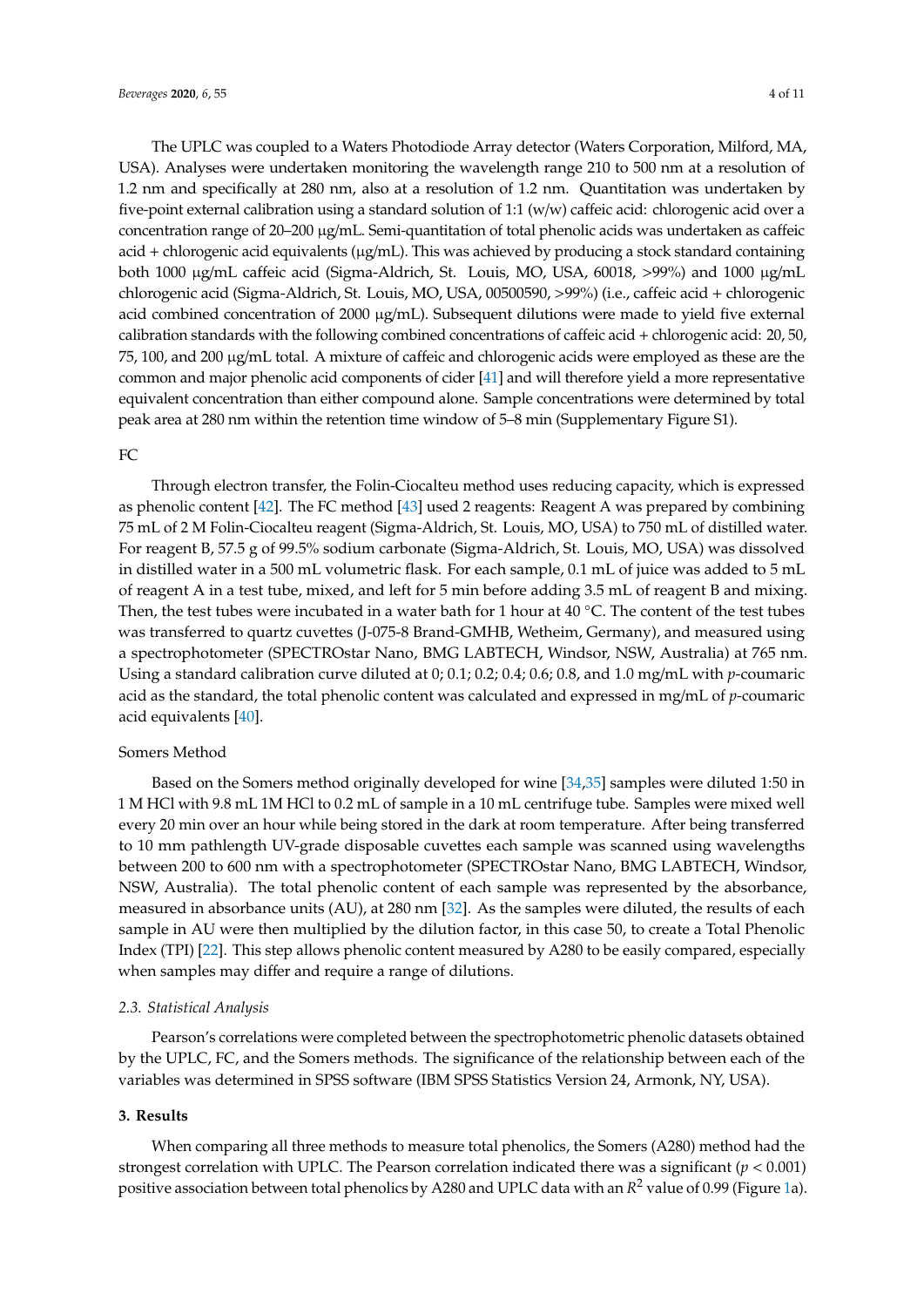

**Figure 1.** *Cont.*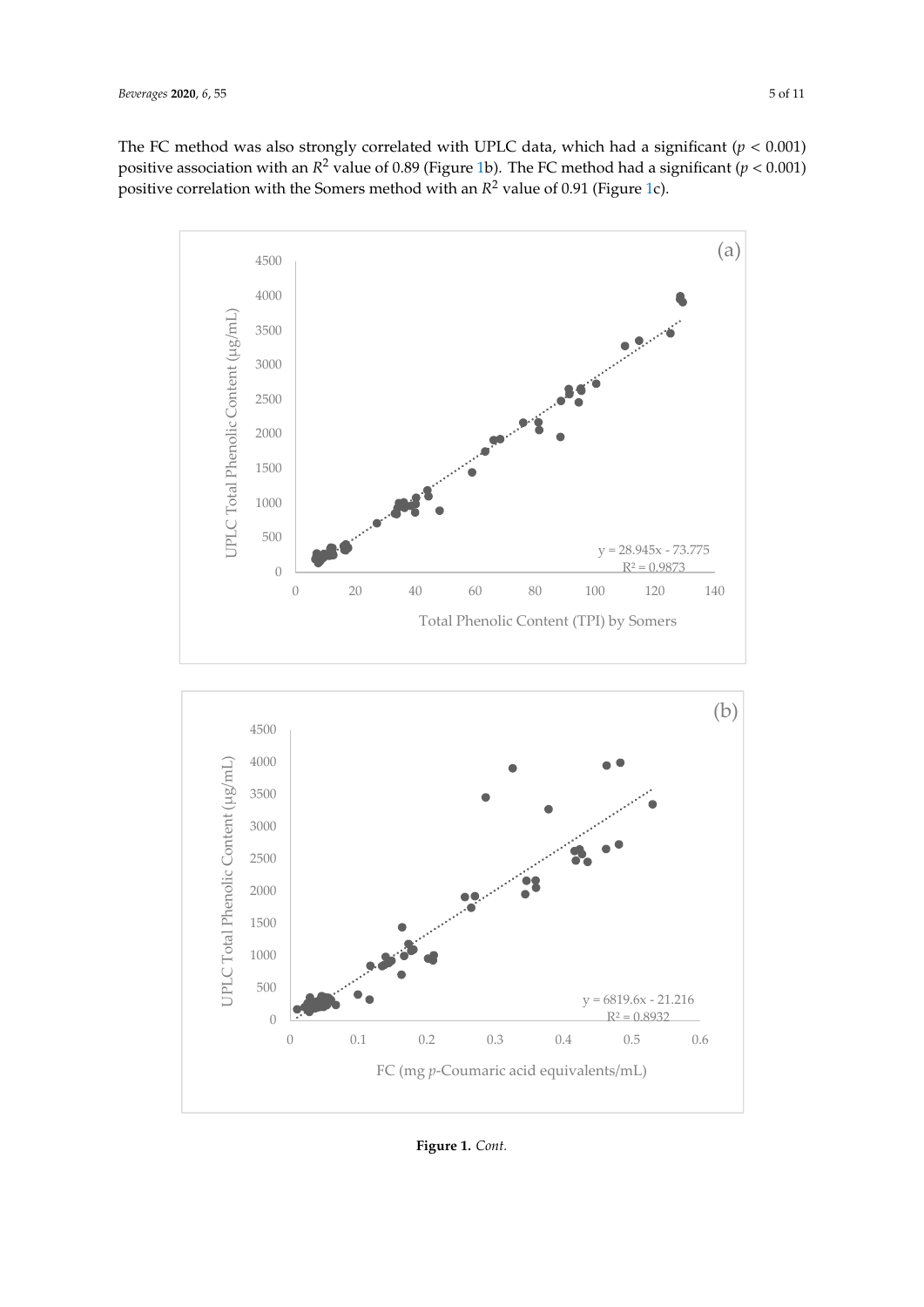<span id="page-5-0"></span>

**Figure 1.** Correlation (Pearson's) between total phenolic measurement methods (**a**) Somers and performance liquid chromatography (UPLC), (**b**) Folin-Ciocalteu (FC) and UPLC, and (**c**) Somers and ultra-performance liquid chromatography (UPLC), (**b**) Folin-Ciocalteu (FC) and UPLC, and (**c**) Somers FC for all samples (*n* = 154). and FC for all samples (*n* = 154).

For each of the three methods used, the total phenolics range followed the same trend for each apple variety type as seen in Table [1.](#page-5-1) Dessert varieties had the lowest total phenolic values for each method values with the smallest range compared to the cider varieties, which had a greater range and much higher with the smallest range compared to the cider varieties, which had a greater range and much higher values. Table [1](#page-5-1) also shows the variation between variety type and the correlation between methods. Cider apple varieties showed a stronger correlation across all method combinations compared to dessert varieties. The greater range of values and the higher sample number of the cider varieties contributed to the improved overall correlation.

<span id="page-5-1"></span>**Table 1.** The range in total phenolics values and the correlation (*R*2) between methods for all varieties and both variety types ( $n = 77$  all, 36 dessert, 41 cider). FC results are expressed as mg  $p$ -Coumaric acid<br>a suite lark (mJ  $\mathbf{r}$  and  $\mathbf{r}$ **Table 1.** The range in total phenolics values and the correlation  $(R^2)$  between methods for all varieties equivalents/mL.

|         | Range           |                   |               | Correlation $R^2$ |                     |                 |  |
|---------|-----------------|-------------------|---------------|-------------------|---------------------|-----------------|--|
|         | Somers (TPI)    | UPLC $(\mu g/mL)$ | FC (mg/mL)    | <b>Somers: FC</b> | <b>Somers: UPLC</b> | <b>FC: UPLC</b> |  |
| All     | $6.63 - 129.32$ | 136.23-4000.7     | $0.01 - 0.53$ | 0.91              | 0.99                | 0.89            |  |
| Dessert | $6.63 - 12.61$  | 136.23-360.14     | $0.01 - 0.07$ | 0.09              | 0.52                | 0.18            |  |
| Cider   | 16.08-129.32    | 319.95-4000.7     | $0.05 - 0.53$ | 0.82              | 0.98                | 0.80            |  |

Table 2 illustrates the difference for each variety in phenolic content, the strong difference between cider and dessert varieties as well as how the different methods determine the same trends between each variety. For example, for dessert varieties, regardless of method, 'Fuji' provides the highest results compared to 'Pink Lady' and 'Royal Gala'. A one-way Analysis of Variance in SPSS was used to determine significant differences between varieties for each of the analytical methods at  $p \leq 0.05$ . A Tukey's-B post hoc test was used to determine differences between groups of samples.<br>Strong separation occurred between the phenolic properties of dessert and cider varieties, where in Strong separation occurred between the phenolic properties of dessert and cider varieties, where in most cases the results magnify 10-fold when comparing variety classes. For 'Royal Gala', Somers results were an average of 9.01 TPI compared to 'Frequin Rouge' with an average of 91.58 TPI (Table 2). For each variety, the mean total phenolic content is displayed for each method in Table [2.](#page-6-0)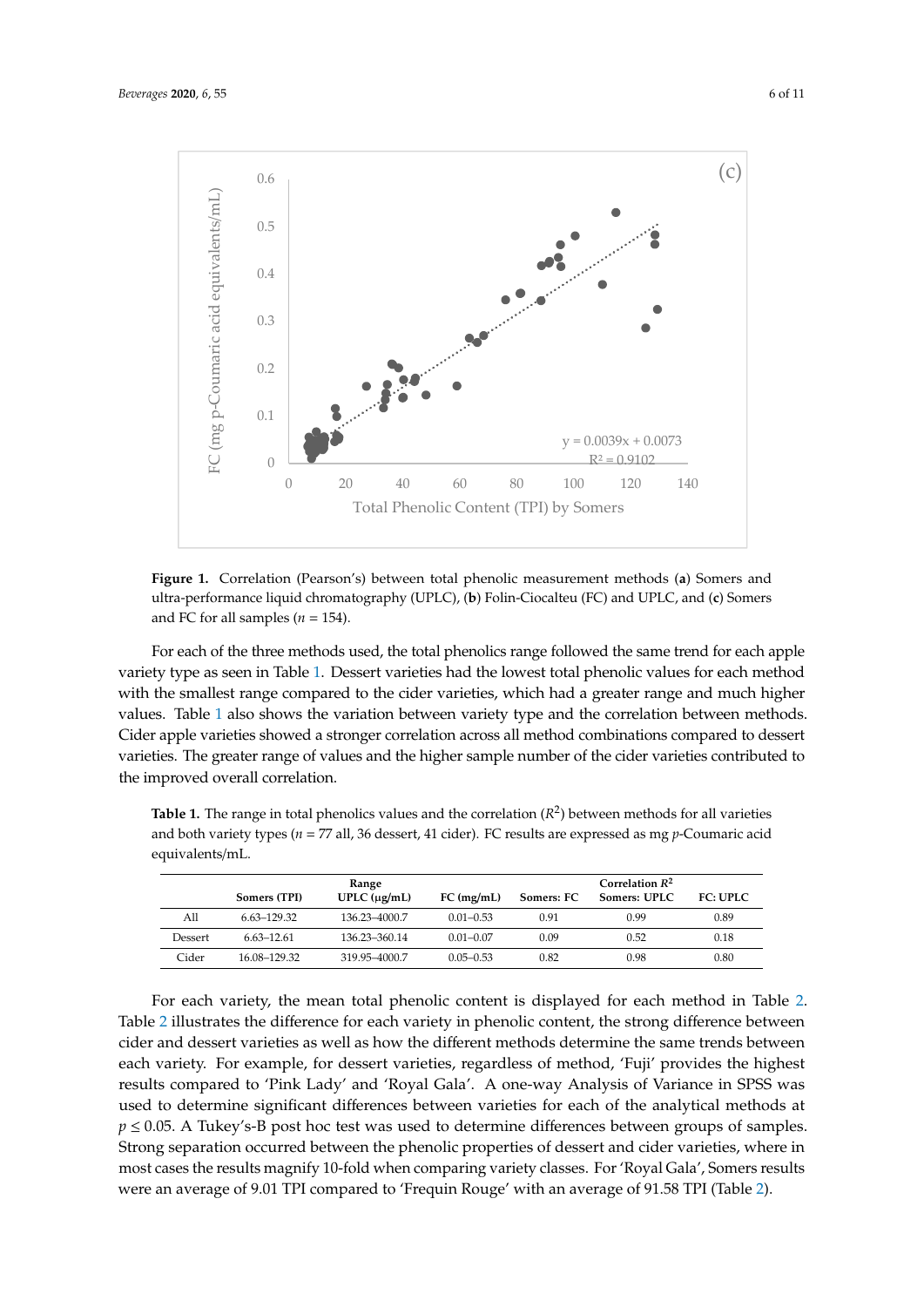|                                                |                                                                                             | <b>Dessert Variety</b>                                                                       |                                                                                             | <b>Cider Variety</b>                                                      |                                                                            |                                                                                   |  |
|------------------------------------------------|---------------------------------------------------------------------------------------------|----------------------------------------------------------------------------------------------|---------------------------------------------------------------------------------------------|---------------------------------------------------------------------------|----------------------------------------------------------------------------|-----------------------------------------------------------------------------------|--|
|                                                | Pink Lady                                                                                   | Fuji                                                                                         | Royal Gala                                                                                  | <b>Kingston Black</b>                                                     | Yarlington Mill                                                            | <b>Frequin Rouge</b>                                                              |  |
| Somers (TPI)<br>FC (mg/mL)<br>$UPLC(\mu g/mL)$ | $7.57 + 0.37$ <sup>a</sup><br>$0.03 + 0.01$ <sup>a</sup><br>$204.01 \pm 22.15$ <sup>a</sup> | $11.65 + 0.78$ <sup>a</sup><br>$0.04 + 0.01$ <sup>a</sup><br>$286.71 \pm 25.96$ <sup>a</sup> | $9.01 + 0.31$ <sup>a</sup><br>$0.03 + 0.01$ <sup>a</sup><br>$219.93 \pm 16.12$ <sup>a</sup> | $29.95 + 4.81$ b<br>$0.13 + 0.03^{b}$<br>$752.18 \pm 143.21$ <sup>a</sup> | $88.25 + 21.46^{\circ}$<br>$0.29 + 0.07$ c<br>$2514.57 \pm 732.66^{\circ}$ | $91.58 + 5.84$ c<br>$0.42 + 0.03$ <sup>d</sup><br>$2494.95 + 217.52$ <sup>b</sup> |  |

<span id="page-6-0"></span>**Table 2.** Mean TPI ± standard error of the mean measured using the three methods for cider samples for each individual variety, separated by variety type.  $(n = 12$  for all dessert varieties,  $n = 18, 11, 12$  for cider varieties, respectively). Different letters denote significant differences between means at  $p \le 0.05$ .

Sugar content of the juice ranged from 9.2 °Brix for 'Pink Lady' to 17.7 °Brix for 'Kingston Black' (Supplementary Table S1). On average, sugar content was generally lower for the dessert varieties compared to the cider varieties. For juice, pH ranged from as low as 3.41 for a 'Pink Lady' sample to 4.25 for a 'Yarlington Mill' sample, similarly for sugar content, dessert varieties generally had a lower pH than cider varieties (Supplementary Table S1). Titratable acidity followed the opposite trend with a 'Yarlington Mill' sample at 1.76 g/L ranging to a 'Pink Lady' sample with 8.03 g/L (Supplementary Table S1).

## **4. Discussion**

The results demonstrate a very strong positive correlation between total phenolics measured by the Somers and UPLC methods (Figure [1a](#page-5-0)). In comparison, the correlation between the FC method and UPLC was weaker yet still exhibited a strong positive correlation (Figure [1b](#page-5-0)). These results indicate the Somers method is a valid and preferred method to measure total phenolic content of apple cider. The Somers method only uses a simple dilution and equipment in comparison to UPLC. Therefore, this strong correlation between the two methods was not expected. With the expectation that the UPLC results would detect more and higher concentrations of compounds, it was not predicted that the Somers method would have a stronger correlation with UPLC than FC.

FC results are known to be influenced by non-phenolic compounds found in apple juice and cider such as sugars, aromatic amines, sulphur dioxide, ascorbic acid, and other organic acids [\[44\]](#page-10-4). These non-phenolic compounds, as well as a range of other organic and inorganic substances, react with the FC reagents and are detected by the spectrophotometer and, therefore, can inflate the reported phenolic concentration [\[41\]](#page-10-1).

This over-prediction of phenolics is most likely the cause of increased variance in the correlation between UPLC and FC compared to UPLC and Somers results. Evidence of this same effect is unable to be found in the literature for UPLC or Somers methods. The FC method relies on electron transfer where a mixture of two acids, phosphotungstic acid and phosphomolybdic acid, reduces phenols and creates a colour change measured at 765 nm [\[22,](#page-9-1)[44\]](#page-10-4). As antioxidants are the most abundant phenolic compound in most plants, it has been suggested that, while the FC method gives a good approximate estimation of the total phenolic content, it is better described as a measure of total antioxidant capacity [\[29](#page-9-8)[,44\]](#page-10-4).

Similar to the FC method, the Somers approach is also a spectrophotometric based method and results can simply be expressed as A280 (Absorbance Units) or converted to gallic acid equivalents (TPI) [\[22](#page-9-1)[,34\]](#page-9-13). As all three methods were measuring total phenolic content in different units, correlations were used for comparison. The Somers method offers a more rapid and inexpensive way to measure total phenolic content and, thus, compare results between apple varieties and treatments. The Somers method requires only one reagent, hydrochloric acid, a readily available and considerably more affordable reagent then those used in the FC method. In addition, incubation times for the HCl and sample are one hour at room temperature, which is considerably quicker than the long incubation required for the reagents used in the FC method. In contrast, UPLC requires significantly more expensive equipment and takes more time than both spectrophotometer methods combined.

Whilst the Somers method is not new, this is the first time it has been compared and validated as a reliable method for total phenolic content estimation in cider. The ability to measure phenolics with a spectrophotometer is due to the compounds containing the phenolic ring in both wines and cider,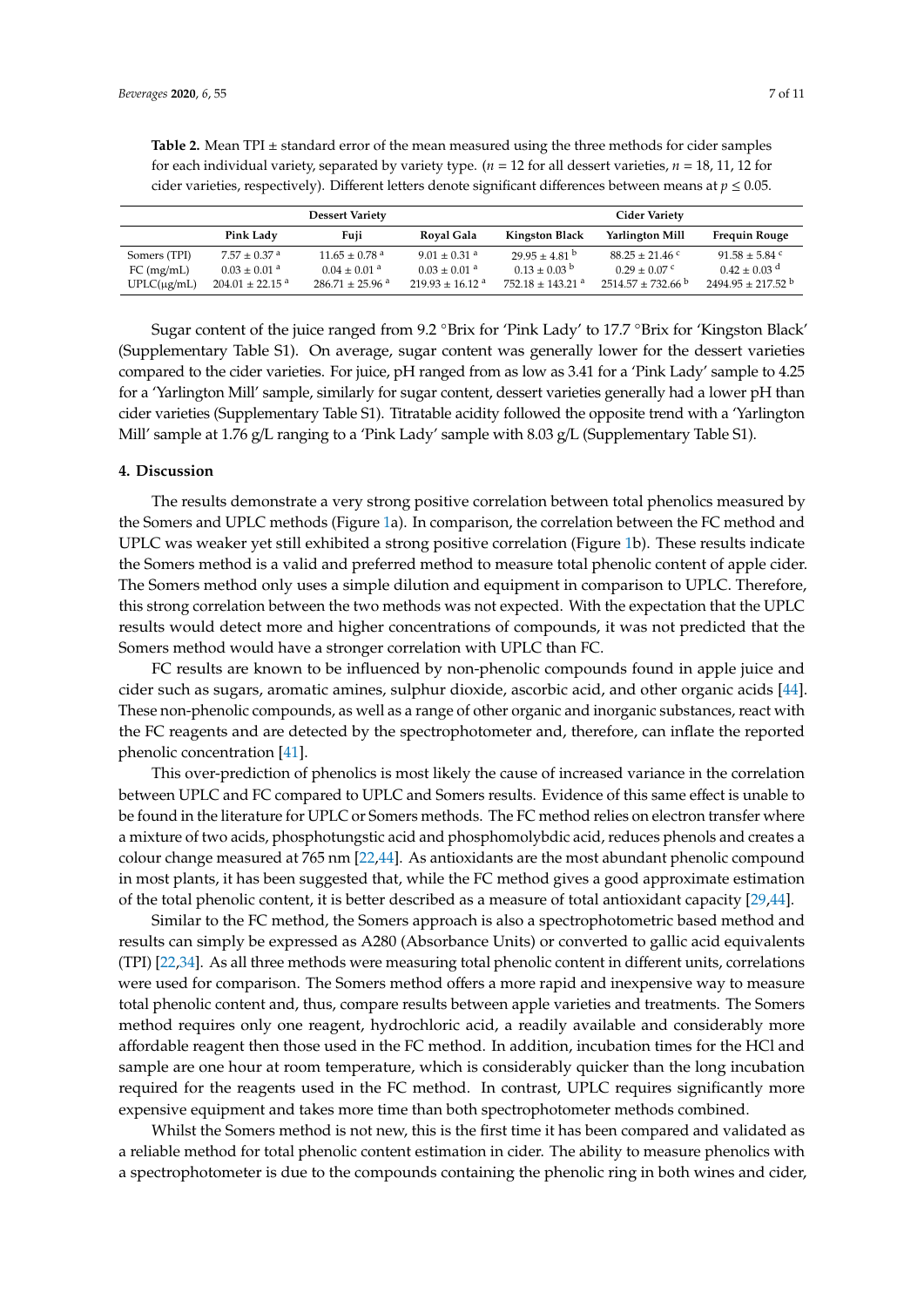which are able to absorb UV light [\[22\]](#page-9-1). UV absorbance can be represented as a spectrum with peaks and troughs [\[9\]](#page-8-6). The 280 nm peak dominates this absorbance spectrum and numerous phenolic compounds are detected, including proanthocyanidins, anthocyanins, hydroxycinnamic, and hydroxybenzoic acids [\[22\]](#page-9-1). These compounds are detected as they contain phenolic rings [\[22\]](#page-9-1).

Given the simplicity of this method, its application could assist cider researchers to determine differences between treatments and cider makers in making choices around varietal blending. A 280 nm absorbance reading provides a value to compare total phenolic content and, therefore, a prediction of cider quality.

For each comparison of phenolic methods, when results were split into categories for dessert and cider varieties, there was always a stronger correlation for the three cider varieties (Table [1\)](#page-5-1). The low phenolic content present in dessert varieties, resulting in a much lower absorbance reading across all three methods [\[9\]](#page-8-6) is responsible for driving the weaker correlation. The cider varieties also have a far greater range between all three cider varieties, while the dessert varieties have very similar values, limiting the range of the data, which may affect the correlations (Tables [1](#page-5-1) and [2\)](#page-6-0). In most cases, the cider variety had 10 times the phenolic content compared to a dessert variety (Table [2\)](#page-6-0). The variation in range between cider varieties has previously been displayed using principle component analysis [\[9\]](#page-8-6). Despite the correlation between methods not being as strong for dessert varieties as they were for the cider varieties, the value of the Somers method to cider makers should not be underestimated. Cider makers expect dessert varieties to be lacking a phenolic "punch", relying on dessert varieties instead for other attributes, such as "sweetness" or "acidity" to balance key cider varieties that may deliver the desired "bitterness" and "astringency", which may make up a large proportion of the total phenolic value.

#### **5. Conclusions**

While the Somers method does not reveal concentrations of individual phenolic compounds in the sample as is possible with UPLC, it is a rapid and accurate comparative analytical method to quantify total phenolics. The Somers method offers the same principal results as the FC method, in an inexpensive, faster, more reliable way, which can lead to results that can be compared across samples, seasons, and treatments. Ultimately, it can be a valuable tool for both researchers and cider makers for decision making in the orchard or cidery. The total phenolic content represents a cider quality parameter known to influence other cider attributes, such as colour, aroma, flavour, and mouthfeel, despite not being used as an indicator of consumer preference independently. This research validates the use of the Somers method in measuring total phenolic content in apple juice and base apple cider.

**Supplementary Materials:** The following are available online at http://[www.mdpi.com](http://www.mdpi.com/2306-5710/6/3/55/s1)/2306-5710/6/3/55/s1, Figure S1: Chromatogram of one of the cider samples of "Yarlington Mill". This figure represents a chromatogram of total phenolics, as determined at 280 nm, within the retention time window of 5–8 min; Table S1: Juice and base cider characteristics, Total Soluble Solids (TSS) (°Brix), pH and Titratable Acidity (TA) (g/L malic acid) for each variety. Results are displayed as the mean ± standard error of the mean (juice *n* = 2 for all varieties excluding Kingston black where  $n = 3$ , base cider  $n = 12$  for all dessert varieties,  $n = 18$ , 11, 12 for cider varieties respectively). Different letters denote significant differences between means at  $p \leq 0.05$ .

**Author Contributions:** Conceptualization and methodology of this research was done by M.L.W., J.E.J., N.D.S., and R.G.D.; formal analysis, investigation, and data curations by M.L.W and D.S.N. Writing—original draft preparation was completed by M.L.W.; writing—review and editing was a joint effort between M.L.W., J.E.J., N.D.S., and R.G.D. The research was supervised J.E.J., N.D.S., and R.G.D. All authors have read and agreed to the published version of the manuscript.

**Funding:** This research was funded by a Westpac Future Leaders Scholarship and the Tasmanian Institute of Agriculture at the University of Tasmania with in-kind support from Brady's Lookout, Spreyton Cider, Willie Smith Cider, Hansen Orchards, and Lucaston Park Orchards.

**Acknowledgments:** The authors wish to acknowledge TIA's Justin Direen, Caroline Claye and Phil Andrews for their technical support. The authors also wish to acknowledge Tim Jones from Willie Smith, Damien Viney from Spreyton Fresh, and Caroline Brown from Brady's Lookout, whose input and support was greatly appreciated. The authors wish to acknowledge internal review by Rocco Longo.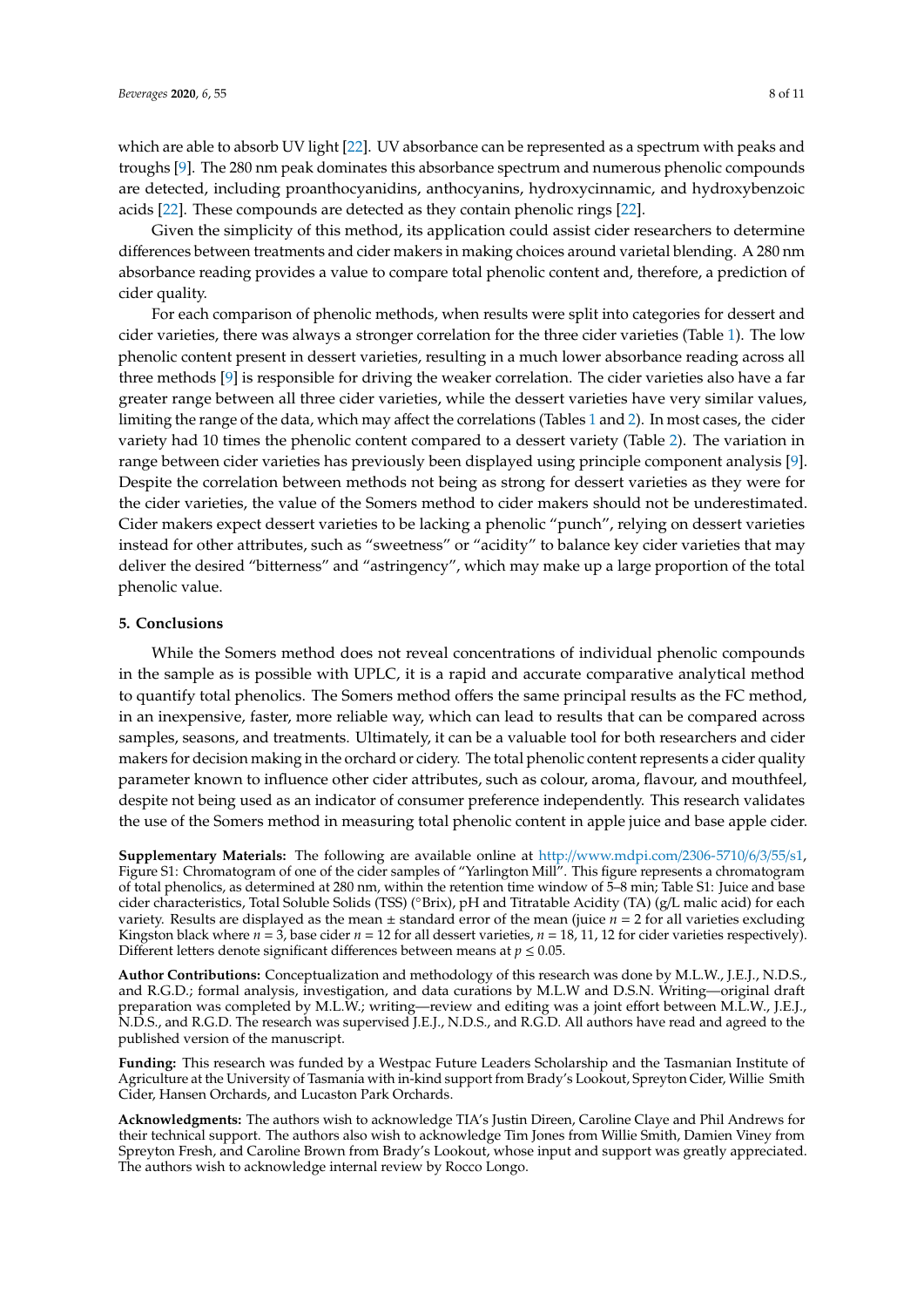**Conflicts of Interest:** The authors declare no conflict of interest. The funders had no role in the design of the study; in the collection, analyses, or interpretation of data; in the writing of the manuscript, or in the decision to publish the results.

## **References**

- <span id="page-8-0"></span>1. Becot, F.A.; Bradshaw, T.L.; Conner, D.S. Apple market expansion through value-added hard cider production: Current production and prospects in vermont. *HortTechnology* **2016**, *26*, 220–229. [\[CrossRef\]](http://dx.doi.org/10.21273/HORTTECH.26.2.220)
- 2. Lobo, A.P.; Antón-Díaz, M.J.; Alonso, J.J.M.; Valles, B.S. Characterization of Spanish ciders by means of chemical and olfactometric profiles and chemometrics. *Food Chem.* **2016**, *213*, 505–513. [\[CrossRef\]](http://dx.doi.org/10.1016/j.foodchem.2016.06.063) [\[PubMed\]](http://www.ncbi.nlm.nih.gov/pubmed/27451210)
- <span id="page-8-1"></span>3. Omstedt, S. *IBISWorld Industry Report C1214 Wine Production in Australia*; IBIS World: Los Angeles, CA, USA, 2018.
- <span id="page-8-2"></span>4. Thompson-Witrick, K.A.; Goodrich, K.M.; Neilson, A.P.; Hurley, E.K.; Peck, G.M.; Stewart, A.C. Characterization of the polyphenol composition of 20 cultivars of cider, processing, and dessert apples (*Malus domestica* Borkh.) grown in Virginia. *J. Agric. Food Chem.* **2014**, *62*, 10181–10191. [\[CrossRef\]](http://dx.doi.org/10.1021/jf503379t) [\[PubMed\]](http://www.ncbi.nlm.nih.gov/pubmed/25228269)
- 5. Valois, S.; Merwin, I.A.; Padilla-Zakour, O.I. Characterization of fermented cider apple varieties grown in upstate New York. *J. Am. Pomol. Soc.* **2006**, *60*, 113–128.
- <span id="page-8-3"></span>6. Sanoner, P.; Guyot, S.; Marnet, N.; Molle, D.; Drilleau, J.-F. Polyphenol profiles of French cider apple varieties (*Malus domestica* sp.). *J. Agric. Food Chem.* **1999**, *47*, 4847–4853. [\[CrossRef\]](http://dx.doi.org/10.1021/jf990563y) [\[PubMed\]](http://www.ncbi.nlm.nih.gov/pubmed/10606541)
- <span id="page-8-4"></span>7. Dos Santos, E.; Mongruel, C.; Pietrowski, G.D.A.M.; Braga, C.M.; Rossi, M.J.; Ninow, J.; dos Santos, M.; Pires, T.; Wosiacki, G.; Jorge, R.M.M. Apple Aminoacid Profile and Yeast Strains in the Formation of Fusel Alcohols and Esters in Cider Production. *J. Food Sci.* **2015**, *80*, C1170–C1177. [\[CrossRef\]](http://dx.doi.org/10.1111/1750-3841.12879)
- <span id="page-8-5"></span>8. Girschik, L.; Jones, J.E.; Kerslake, F.L.; Robertson, M.; Dambergs, R.G.; Swarts, N.D. Apple variety and maturity profiling of base ciders using UV spectroscopy. *Food Chem.* **2017**, *228*, 323–329. [\[CrossRef\]](http://dx.doi.org/10.1016/j.foodchem.2017.02.012)
- <span id="page-8-6"></span>9. Way, M.L.; Jones, J.E.; Swarts, N.D.; Dambergs, R.G. Phenolic content of apple juice for cider making as influenced by common pre-fermentation processes using two analytical methods. *Beverages* **2019**, *5*, 53. [\[CrossRef\]](http://dx.doi.org/10.3390/beverages5030053)
- <span id="page-8-7"></span>10. Torija, M.J.; Rozes, N.; Poblet, M.; Guillamón, J.M.; Mas, A. Effects of fermentation temperature on the strain population of Saccharomyces cerevisiae. *Int. J. Food Microbiol.* **2003**, *80*, 47–53. [\[CrossRef\]](http://dx.doi.org/10.1016/S0168-1605(02)00144-7)
- <span id="page-8-8"></span>11. Laaksonen, O.; Kuldjärv, R.; Paalme, T.; Virkki, M.; Yang, B. Impact of apple cultivar, ripening stage, fermentation type and yeast strain on phenolic composition of apple ciders. *Food Chem.* **2017**, *233*, 29–37. [\[CrossRef\]](http://dx.doi.org/10.1016/j.foodchem.2017.04.067)
- <span id="page-8-9"></span>12. Riekstina-Dolge, R.; Kruma, Z.; Karklina, D.; Seglina, D. Composition of aroma compounds in fermented apple juice: Effect of apple variety, fermentation temperature and inoculated yeast concentration. *Procedia Food Sci.* **2011**, *1*, 1709–1716.
- <span id="page-8-10"></span>13. Antón, M.J.; Suárez Valles, B.; García Hevia, A.; Picinelli Lobo, A. Aromatic Profile of Ciders by Chemical Quantitative, Gas Chromatography-Olfactometry, and Sensory Analysis. *J. Food Sci.* **2014**, *79*, S92–S99. [\[CrossRef\]](http://dx.doi.org/10.1111/1750-3841.12323) [\[PubMed\]](http://www.ncbi.nlm.nih.gov/pubmed/24313985)
- 14. Symoneaux, R.; Guichard, H.; Le Quéré, J.-M.; Baron, A.; Chollet, S. Could cider aroma modify cider mouthfeel properties? *Food Qual. Prefer.* **2015**, *45*, 11–17. [\[CrossRef\]](http://dx.doi.org/10.1016/j.foodqual.2015.04.004)
- <span id="page-8-11"></span>15. Lachowicz, S.; Oszmiański, J.; Uździcka, M.; Chmielewska, J. The Influence of Yeast Strain, β-Cyclodextrin, and Storage Time on Concentrations of Phytochemical Components, Sensory Attributes, and Antioxidative Activity of Novel Red Apple Ciders. *Molecules* **2019**, *24*, 2477. [\[CrossRef\]](http://dx.doi.org/10.3390/molecules24132477)
- <span id="page-8-12"></span>16. Symoneaux, R.; Chollet, S.; Patron, C.; Bauduin, R.; Le Quéré, J.-M.; Baron, A. Prediction of sensory characteristics of cider according to their biochemical composition: Use of a central composite design and external validation by cider professionals. *LWT-Food Sci. Technol.* **2015**, *61*, 63–69. [\[CrossRef\]](http://dx.doi.org/10.1016/j.lwt.2014.11.030)
- <span id="page-8-13"></span>17. Mangas, J.J.; Rodríguez, R.; Suárez, B.; Picinelli, A.; Dapena, E. Study of the phenolic profile of cider apple cultivars at maturity by multivariate techniques. *J. Agric. Food Chem.* **1999**, *47*, 4046–4052. [\[CrossRef\]](http://dx.doi.org/10.1021/jf9903197)
- <span id="page-8-14"></span>18. Picinelli Lobo, A.; Fernández Tascón, N.; Rodríguez Madrera, R.; Suárez Valles, B. Sensory and foaming properties of sparkling cider. *J. Agric. Food Chem.* **2005**, *53*, 10051–10056. [\[CrossRef\]](http://dx.doi.org/10.1021/jf0514524)
- <span id="page-8-15"></span>19. Alberti, A.; dos Santos, T.P.M.; Zielinski, A.A.F.; dos Santos, C.M.E.; Braga, C.M.; Demiate, I.M.; Nogueira, A. Impact on chemical profile in apple juice and cider made from unripe, ripe and senescent dessert varieties. *LWT-Food Sci. Technol.* **2016**, *65*, 436–443. [\[CrossRef\]](http://dx.doi.org/10.1016/j.lwt.2015.08.045)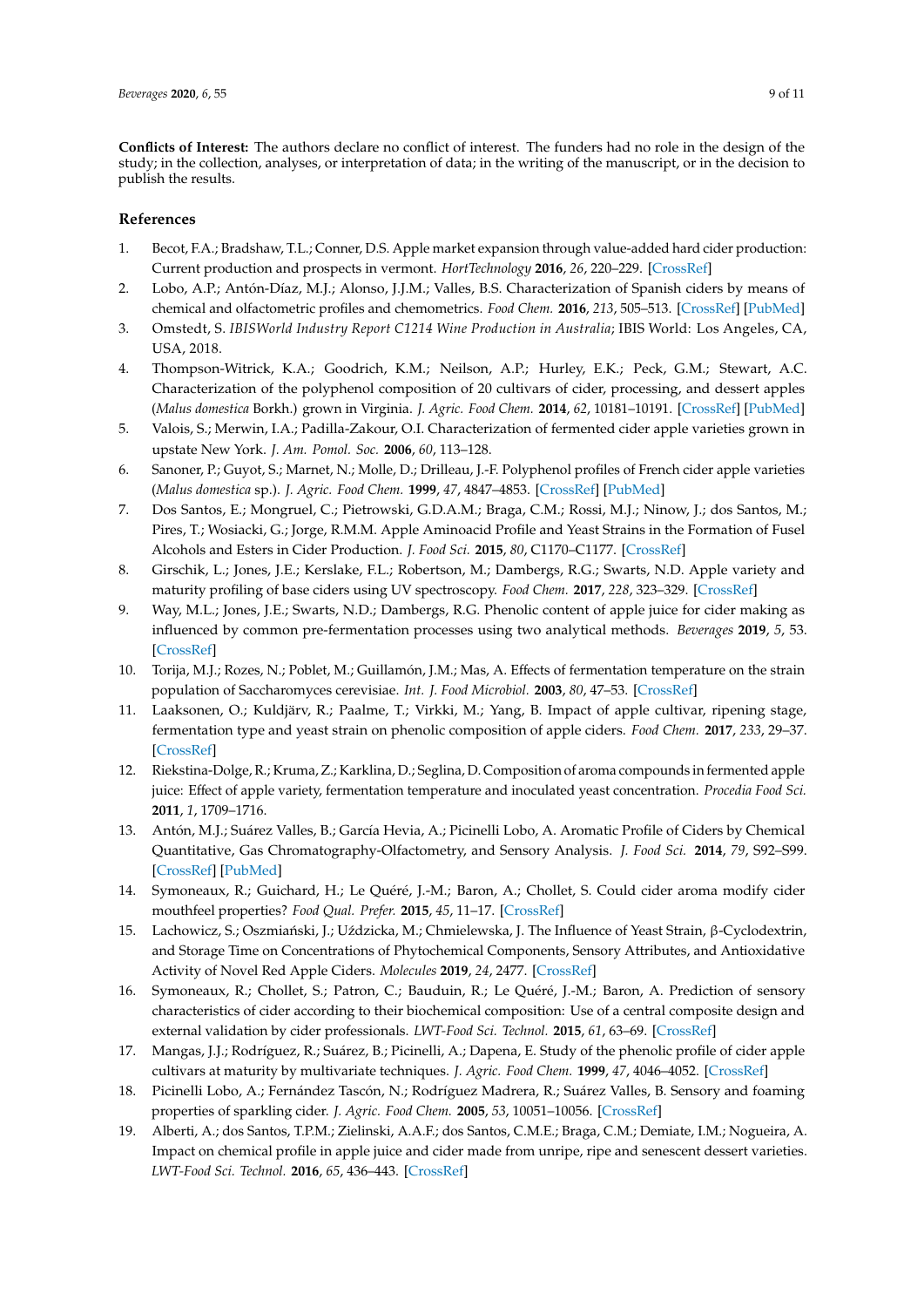- <span id="page-9-0"></span>20. Mercurio, M.D.; Dambergs, R.G.; Cozzolino, D.; Herderich, M.J.; Smith, P.A. Relationship between red wine grades and phenolics. 1. Tannin and total phenolics concentrations. *J. Agric. Food Chem.* **2010**, *58*, 12313–12319. [\[CrossRef\]](http://dx.doi.org/10.1021/jf103230b)
- <span id="page-9-4"></span>21. De Beer, D.; Harbertson, J.F.; Kilmartin, P.A.; Roginsky, V.; Barsukova, T.; Adams, D.O.; Waterhouse, A.L. Phenolics: A comparison of diverse analytical methods. *Am. J. Enol. Viticult.* **2004**, *55*, 389–400.
- <span id="page-9-1"></span>22. Aleixandre-Tudo, J.L.; Du Toit, W. The Role of UV-Visible Spectroscopy for Phenolic Compounds Quantification in Winemaking. In *Frontiers and New Trends in the Science of Fermented Food and Beverages*; IntechOpen: Lodon, UK, 2018.
- <span id="page-9-2"></span>23. Alberti, A.; Zielinski, A.A.F.; Zardo, D.M.; Demiate, I.M.; Nogueira, A.; Mafra, L.I. Optimisation of the extraction of phenolic compounds from apples using response surface methodology. *Food Chem.* **2014**, *149*, 151–158. [\[CrossRef\]](http://dx.doi.org/10.1016/j.foodchem.2013.10.086)
- 24. Alonso-Salces, R.M.; Barranco, A.; Abad, B.; Berrueta, L.A.; Gallo, B.; Vicente, F. Polyphenolic profiles of Basque cider apple cultivars and their technological properties. *J. Agric. Food Chem.* **2004**, *52*, 2938–2952. [\[CrossRef\]](http://dx.doi.org/10.1021/jf035416l)
- <span id="page-9-3"></span>25. Cliff, M.; Dever, M. Characterization of varietal apple juices. *Can. Inst. Food Sci. Technol. J.* **1990**, *23*, 217–222. [\[CrossRef\]](http://dx.doi.org/10.1016/S0315-5463(90)70246-5)
- <span id="page-9-5"></span>26. Waterhouse, A.L. Determination of total phenolics. *Curr. Protoc. Food Anal. Chem.* **2002**, *6*, I1.1.1–I1.1.8.
- <span id="page-9-6"></span>27. Guyot, S.; Marnet, N.; Drilleau, J.-F. Thiolysis− HPLC characterization of apple procyanidins covering a large range of polymerization states. *J. Agric. Food Chem.* **2001**, *49*, 14–20. [\[CrossRef\]](http://dx.doi.org/10.1021/jf000814z) [\[PubMed\]](http://www.ncbi.nlm.nih.gov/pubmed/11170553)
- <span id="page-9-7"></span>28. Singleton, V.L.; Orthofer, R.; Lamuela-Raventós, R.M. Analysis of total phenols and other oxidation substrates and antioxidants by means of folin-ciocalteu reagent. In *Methods in Enzymology*; Elsevier: Amsterdam, The Netherlands, 1999; Volume 299, pp. 152–178.
- <span id="page-9-8"></span>29. Everette, J.D.; Bryant, Q.M.; Green, A.M.; Abbey, Y.A.; Wangila, G.W.; Walker, R.B. Thorough study of reactivity of various compound classes toward the Folin−Ciocalteu reagent. *J. Agric. Food Chem.* **2010**, *58*, 8139–8144. [\[CrossRef\]](http://dx.doi.org/10.1021/jf1005935)
- <span id="page-9-9"></span>30. Tomás-Barberán, F.A.; Gil, M.I.; Cremin, P.; Waterhouse, A.L.; Hess-Pierce, B.; Kader, A.A. HPLC− DAD− ESIMS analysis of phenolic compounds in nectarines, peaches, and plums. *J. Agric. Food Chem.* **2001**, *49*, 4748–4760. [\[CrossRef\]](http://dx.doi.org/10.1021/jf0104681)
- <span id="page-9-10"></span>31. Rodríguez-Méndez, M.; Apetrei, C.; De Saja, J. Evaluation of the polyphenolic content of extra virgin olive oils using an array of voltammetric sensors. *Electrochim. Acta* **2008**, *53*, 5867–5872. [\[CrossRef\]](http://dx.doi.org/10.1016/j.electacta.2008.04.006)
- <span id="page-9-11"></span>32. Kerslake, F.; Jones, J.E.; Close, D.C.; Dambergs, R. Bunch exposure effects on the quality of pinot noir and chardonnay fruit and base wines for cool climate sparkiling wine production. In Proceedings of the 18th Symposium of the Group of International Experts of Vitivinicultural Systems for Cooperation (GiESCO 2013), Porto, Portugal, 7–11 July 2013; pp. 471–477.
- <span id="page-9-12"></span>33. Kerslake, F.; Longo, R.; Dambergs, R. Discrimination of juice press fractions for sparkling base wines by a UV-Vis spectral phenolic fingerprint and chemometrics. *Beverages* **2018**, *4*, 45. [\[CrossRef\]](http://dx.doi.org/10.3390/beverages4020045)
- <span id="page-9-13"></span>34. Somers, C.T.; Evans, M.E. Spectral evaluation of young red wines: Anthocyanin equilibria, total phenolics, free and molecular SO<sup>2</sup> , "chemical age". *J. Sci. Food Agric.* **1977**, *28*, 279–287. [\[CrossRef\]](http://dx.doi.org/10.1002/jsfa.2740280311)
- <span id="page-9-14"></span>35. Mercurio, M.D.; Dambergs, R.G.; Herderich, M.J.; Smith, P.A. High throughput analysis of red wine and grape phenolics adaptation and validation of methyl cellulose precipitable tannin assay and modified somers color assay to a rapid 96 well plate format. *J. Agric. Food Chem.* **2007**, *55*, 4651–4657. [\[CrossRef\]](http://dx.doi.org/10.1021/jf063674n) [\[PubMed\]](http://www.ncbi.nlm.nih.gov/pubmed/17497877)
- <span id="page-9-15"></span>36. Gruz, J.; Novák, O.; Strnad, M. Rapid analysis of phenolic acids in beverages by UPLC–MS/MS. *Food Chem.* **2008**, *111*, 789–794. [\[CrossRef\]](http://dx.doi.org/10.1016/j.foodchem.2008.05.014)
- <span id="page-9-16"></span>37. Raczkowska, J.; Mielcarz, G.; Howard, A.; Raczkowski, M. UPLC and spectrophotometric analysis of polyphenols in wines available in the Polish market. *Int. J. Food Prop.* **2011**, *14*, 514–522. [\[CrossRef\]](http://dx.doi.org/10.1080/10942910903256964)
- <span id="page-9-17"></span>38. Mumtaz, M.Z.; Barry, K.M.; Baker, A.L.; Nichols, D.S.; Ahmad, M.; Zahir, Z.A.; Britz, M.L. Production of lactic and acetic acids by Bacillus sp. ZM20 and Bacillus cereus following exposure to zinc oxide: A possible mechanism for Zn solubilization. *Rhizosphere* **2019**, *12*, 100170. [\[CrossRef\]](http://dx.doi.org/10.1016/j.rhisph.2019.100170)
- <span id="page-9-18"></span>39. Benjamin, E.; Firestone, B.; Schneider, J. A dual-column HPLC method for the simultaneous determination of dhpg (9-[(1, 3-dihydroxy-2-propoxy) methyl] guanine) and its mono and diesters in biological samples. *J. Chromatogr. Sci.* **1985**, *23*, 168–170. [\[CrossRef\]](http://dx.doi.org/10.1093/chromsci/23.4.168)